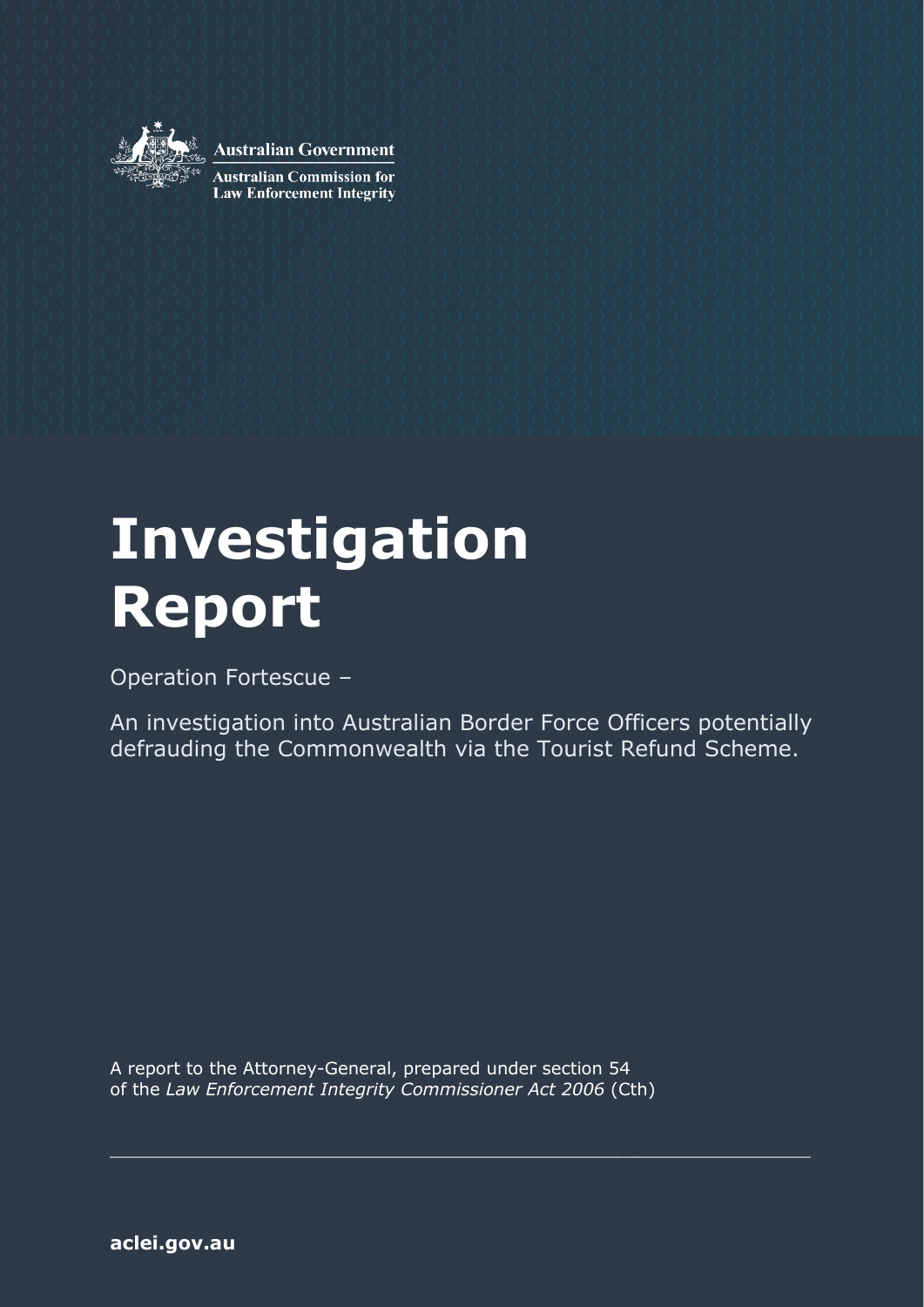Enquiries about this report can be directed to the Australian Commission for Law Enforcement Integrity GPO Box 605, Canberra, ACT, 2601 or by email to [contact@aclei.gov.au](mailto:contact@aclei.gov.au) 

Investigation Reports published by the Integrity Commissioner and summaries of reports which have not been made public can be found on the ACLEI website: [aclei.gov.au](http://www.aclei.gov.au/)

© Commonwealth of Australia 2022

Except for the Commonwealth Coat of Arms, the Australian Commission for Law Enforcement Integrity logo and any material protected by a trade mark, this document is licenced by the Commonwealth of Australia under the terms of a Creative Commons Attribution 3.0 Australia licence [\(www.creativecommons.org/licenses/by/3.0/legalcode\)](http://www.creativecommons.org/licenses/by/3.0/legalcode).



You are free to copy, communicate and adapt the work, as long as you attribute the document to the Australian Commission for Law Enforcement Integrity and abide by the other terms of the licence.

This publication should be attributed as:

Operation Fortescue—An investigation into Australian Border Force officers potentially defrauding the Commonwealth via the Tourist Refund Scheme

Australian Commission for Law Enforcement Integrity, Canberra.

The terms under which the coat of arms may be used can be found at: [www.dpmc.gov.au/government/commonwealth-coat-arms](http://www.dpmc.gov.au/government/commonwealth-coat-arms)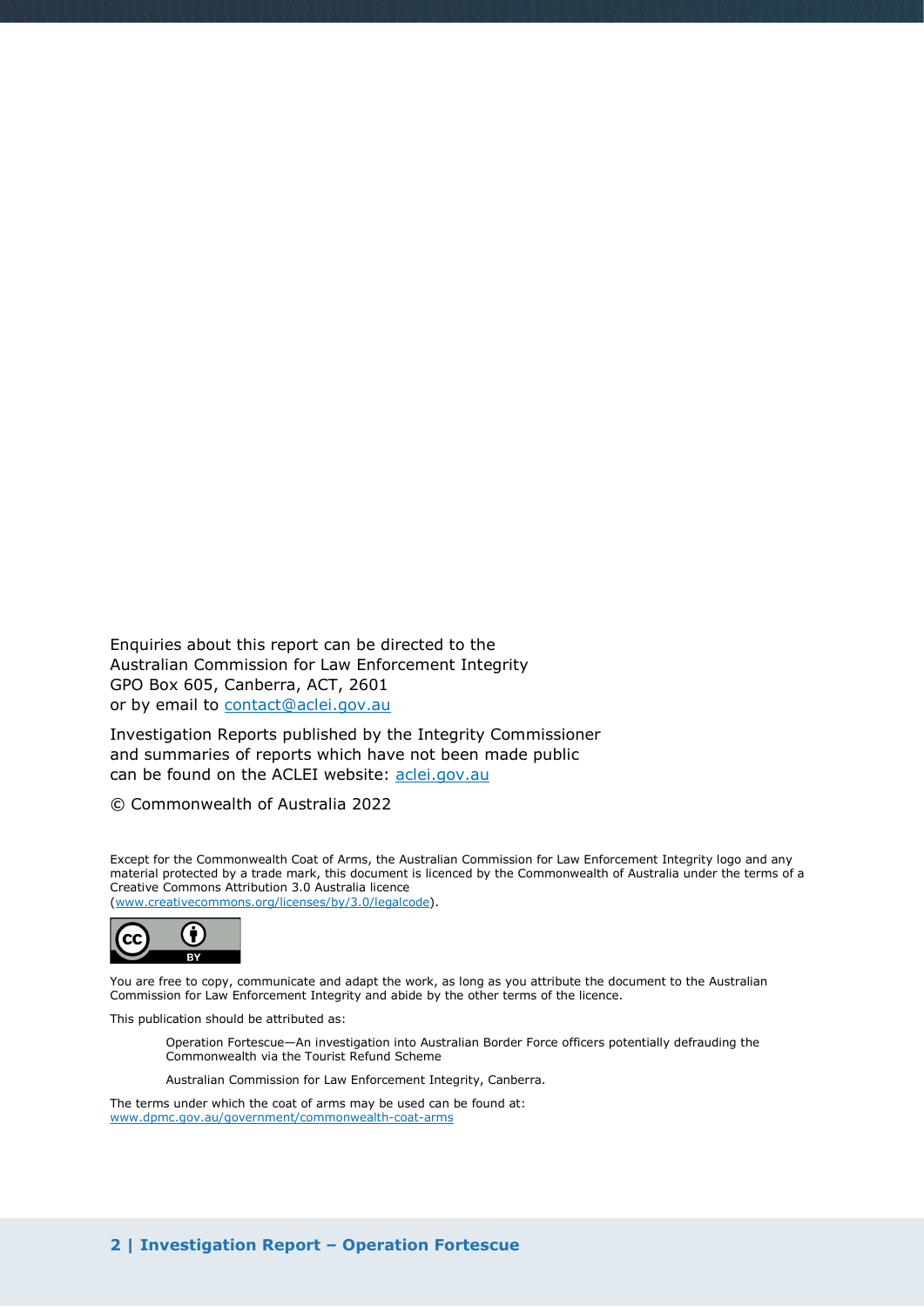# **Contents**

| <b>About ACLEI Reports</b>                            | 4  |
|-------------------------------------------------------|----|
| The Law Enforcement Integrity Commissioner Act        | 4  |
| The role of the Integrity Commissioner and ACLEI      | 4  |
| Corrupt conduct                                       | 4  |
| Dealing with corruption issues                        | 5  |
| Reports                                               | 5  |
| Standard of proof                                     | 6  |
| Preface to the public version of Investigation Report | 7  |
| <b>Summary of the Investigation</b>                   | 8  |
| Notifications                                         | 8  |
| <b>Jurisdiction</b>                                   | 8  |
| Investigation                                         | 8  |
| <b>Findings</b>                                       | 12 |
| <b>Action under Part 10 of the LEIC Act</b>           | 12 |
| <b>Corruption Prevention Observation</b>              | 13 |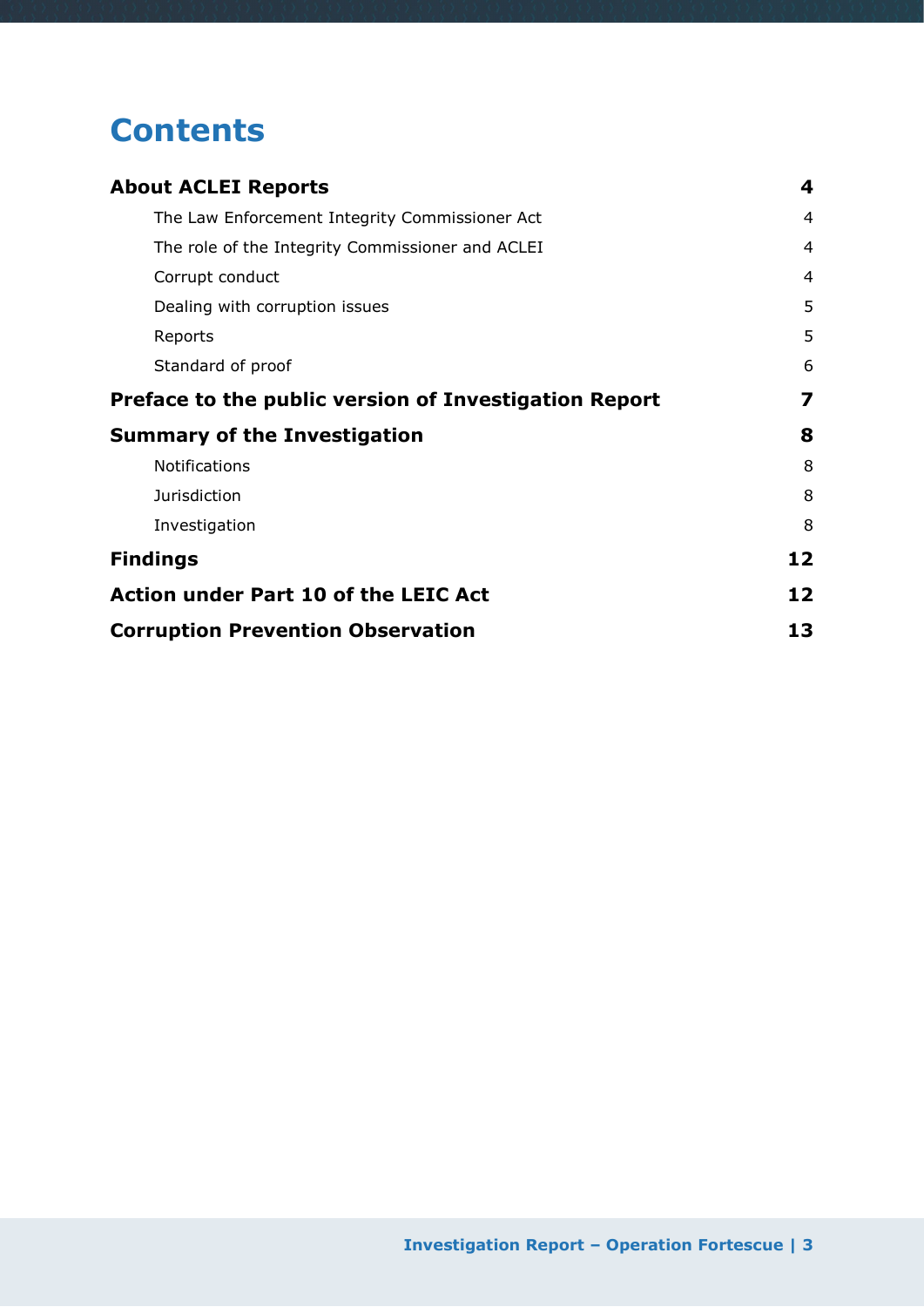# <span id="page-3-0"></span>**About ACLEI Reports**

### <span id="page-3-1"></span>**The Law Enforcement Integrity Commissioner Act**

1. The *Law Enforcement Integrity Commissioner Act 2006* (Cth) (LEIC Act) establishes the office of Integrity Commissioner, supported by a statutory agency, the Australian Commission for Law Enforcement Integrity (ACLEI).

### <span id="page-3-2"></span>**The role of the Integrity Commissioner and ACLEI**

- 2. The role of the Integrity Commissioner and ACLEI is to detect and prevent corrupt conduct and deal with corruption issues in designated agencies—presently the:
	- Australian Criminal Intelligence Commission (including the former Australian Crime Commission, the former National Crime Authority and the former CrimTrac Agency);
	- Australian Federal Police (including ACT Policing);
	- Australian Transaction Reports and Analysis Centre (AUSTRAC); and
	- Department of Home Affairs (including the Australian Border Force).
- 3. Other Australian Government agencies with law enforcement functions may be prescribed by regulation as being within the jurisdiction of the Integrity Commissioner.<sup>[1](#page-3-4)</sup> At present those agencies include prescribed aspects of the:
	- Department of Agriculture, Water and the Environment (DAWE)
	- Australian Competition and Consumer Commission (ACCC)
	- Australian Prudential Regulation Authority (APRA)
	- Australian Securities and Investment Commission (ASIC)
	- Australian Taxation Office (ATO); and
	- Office of Special Investigator (OSI).

### <span id="page-3-3"></span>**Corrupt conduct**

- 4. A staff member of a law enforcement agency 'engages in corrupt conduct' if the staff member:
	- abuses his or her office
	- perverts the course of justice, or
	- having regard to his or her duties and powers, engages in corrupt conduct of any other kind.
- 5. The Integrity Commissioner is to give priority to dealing with serious and systemic corruption.[2](#page-3-5)

 $\overline{\phantom{a}}$  , where the contract of the contract of the contract of the contract of the contract of the contract of the contract of the contract of the contract of the contract of the contract of the contract of the contr

<span id="page-3-4"></span><sup>1</sup> *Law Enforcement Integrity Commissioner Act 2006* (Cth) s 5(1) (definition of 'law enforcement agency') (LEIC Act); *Law Enforcement Integrity Commissioner Regulations 2017* (Cth) s 7.

<span id="page-3-5"></span> $2$  Ibid s  $6(1)$ .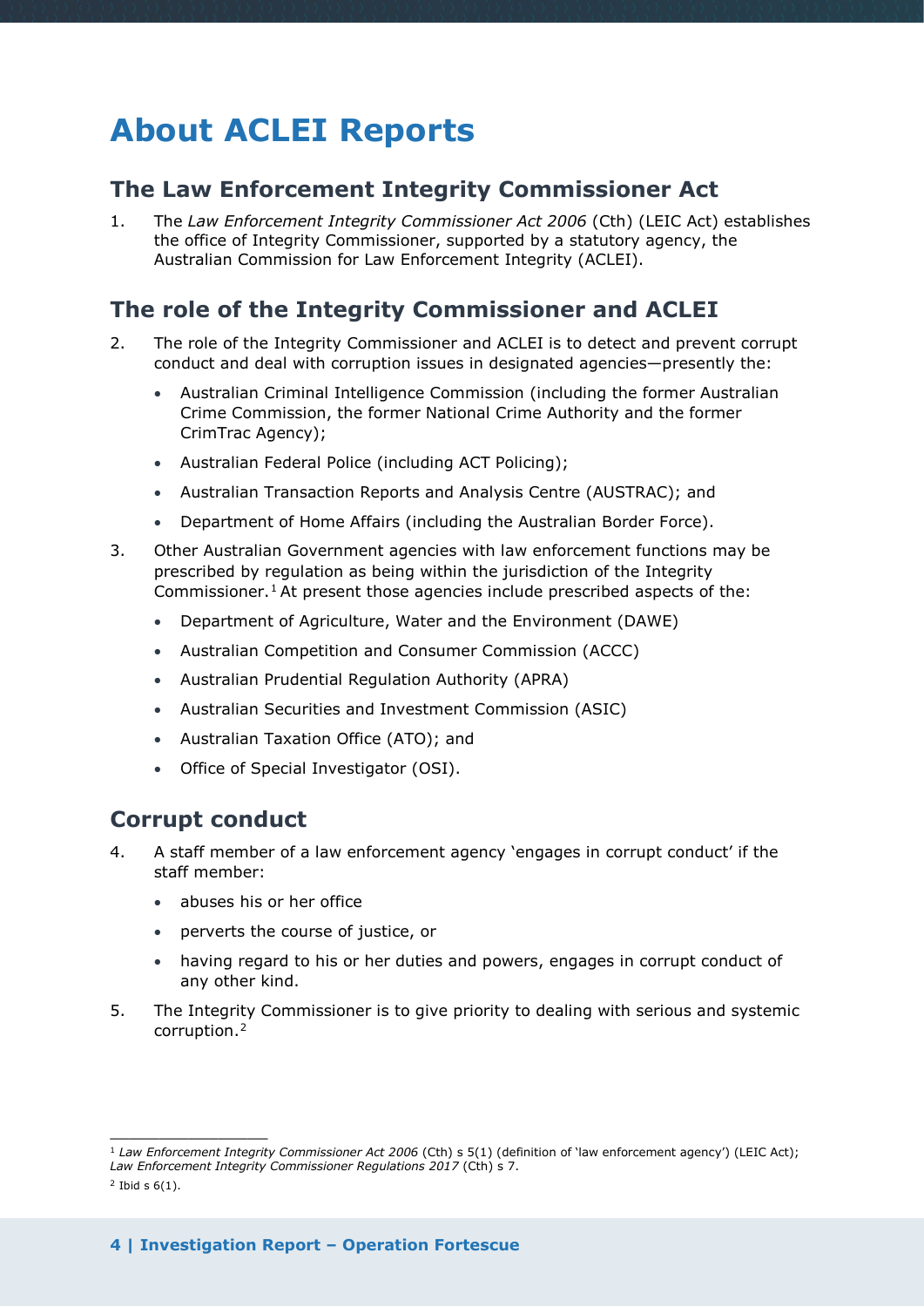### <span id="page-4-0"></span>**Dealing with corruption issues**

- 6. A corruption investigation can commence in different ways:
	- the Minister may refer to the Integrity Commissioner an allegation or information that raises a corruption issue.
	- the head of a law enforcement agency within ACLEI's jurisdiction must notify the Integrity Commissioner of any allegation or information that raises a corruption issue which relates to that agency.
	- any person or government agency can refer to the Integrity Commissioner an allegation or information that raises a corruption issue. A referral may be anonymous, or on behalf of another person.
	- the Integrity Commissioner can commence an investigation on his or her own initiative.[3](#page-4-2)
- 7. The Integrity Commissioner may decide to deal with the corruption issue in a number of ways:
	- have ACLEI investigate the corruption issue either alone or jointly with another government agency or an integrity agency for a State or Territory.
	- refer the corruption issue to the law enforcement agency to conduct its own investigation.
	- decide that an investigation is not warranted.
- 8. The Integrity Commissioner can decide to manage or oversee any investigation that has been referred to a law enforcement agency. If the law enforcement agency were not the Australian Federal Police (AFP), the Integrity Commissioner can also refer the issue to the AFP for investigation and may manage or oversee that investigation.[4](#page-4-3)

### <span id="page-4-1"></span>**Reports**

- 9. After completing a corruption investigation, the Integrity Commissioner must prepare a report setting out:
	- a. the Integrity Commissioner's findings on the corruption issue; and
	- b. the evidence and other material on which those findings are based; and
	- c. any action that the Integrity Commissioner has taken, or proposes to take, under Part 10 in relation to the investigation; and
	- d. any recommendations that the Integrity Commissioner thinks fit to make and, if recommendations are made, the reasons for those recommendations.<sup>[5](#page-4-4)</sup>
- 10. The Integrity Commissioner must give the report on the investigation to the Minister who administers the LEIC Act and a copy to the head of the law enforcement agency to which the corruption issue relates.<sup>[6](#page-4-5)</sup>

\_\_\_\_\_\_\_\_\_\_\_\_\_\_\_\_

<span id="page-4-2"></span> $3$  Ibid ss 18-24 and 38.

<span id="page-4-3"></span> $4$  Ibid ss 26–30.

<span id="page-4-4"></span> $5$  Ibid ss  $54(1)-(2)$ .

<span id="page-4-5"></span> $6$  Ibid s 55.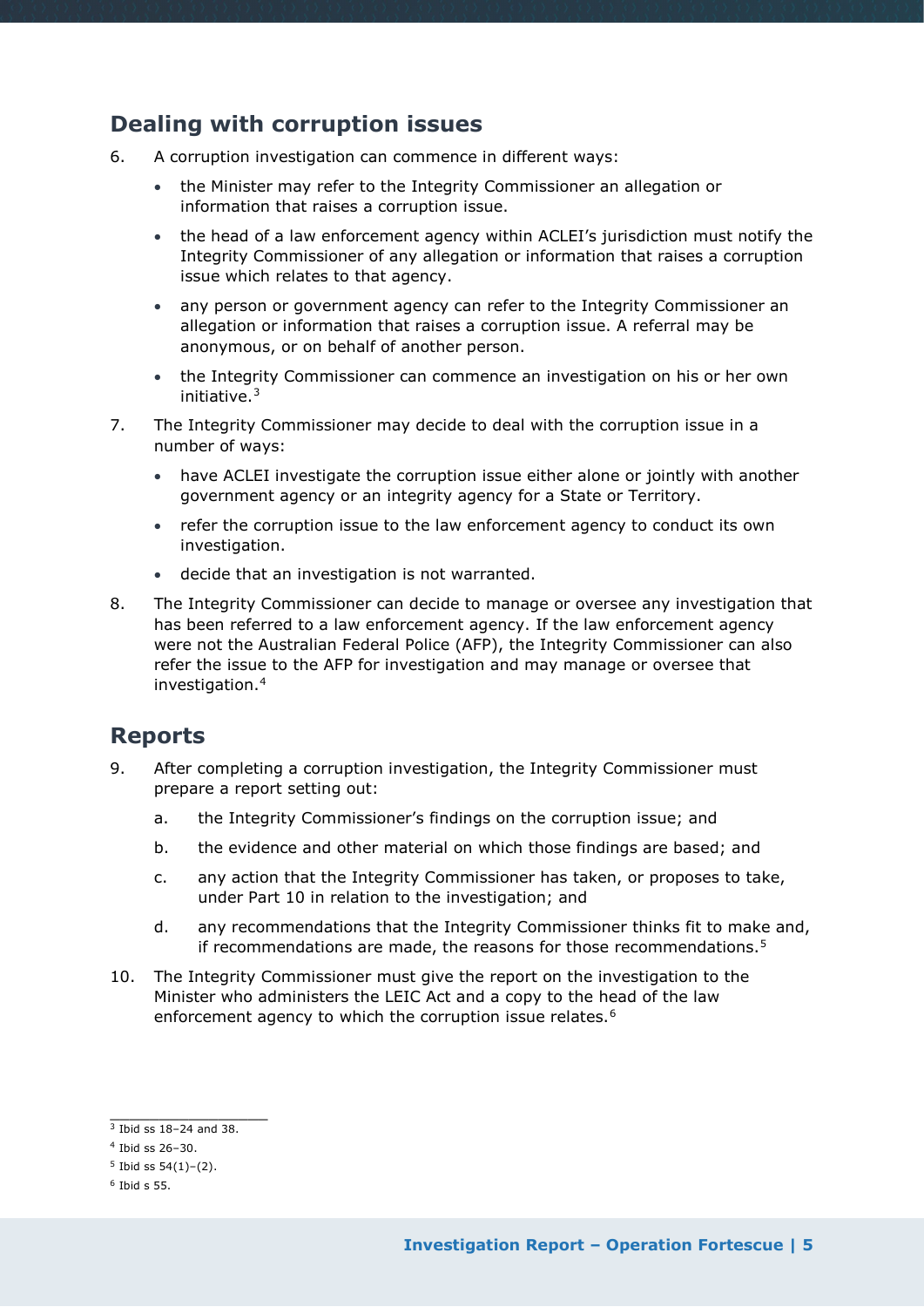### <span id="page-5-0"></span>**Standard of proof**

- 11. The Integrity Commissioner makes findings about whether a person has engaged in corrupt conduct, based on the balance of probabilities. Those findings may not be the same as those that would be made by a court deciding on criminal guilt beyond a reasonable doubt.
- 12. Before making a finding, the Integrity Commissioner is required to be 'reasonably satisfied', based on relevant facts, that the corrupt conduct occurred and that the corrupt conduct was within the meaning of the LEIC Act.
- 13. In considering whether or not the Integrity Commissioner is 'reasonably satisfied' of relevant facts, the Integrity Commissioner applies the reasoning set out in *Briginshaw v Briginshaw,[7](#page-5-1) Rejfek v McElroy,[8](#page-5-2) and Re Day.[9](#page-5-3)*

<span id="page-5-1"></span> $\overline{\phantom{a}}$  , where the contract of the contract of the contract of the contract of the contract of the contract of the contract of the contract of the contract of the contract of the contract of the contract of the contr  $7$  (1938) 60 CLR 336, 361-62 (Dixon J).

<sup>8</sup> (1965) 112 CLR 517, 521.

<span id="page-5-3"></span><span id="page-5-2"></span><sup>9</sup> (2017) 91 ALJR 262, 268 [14]–[18].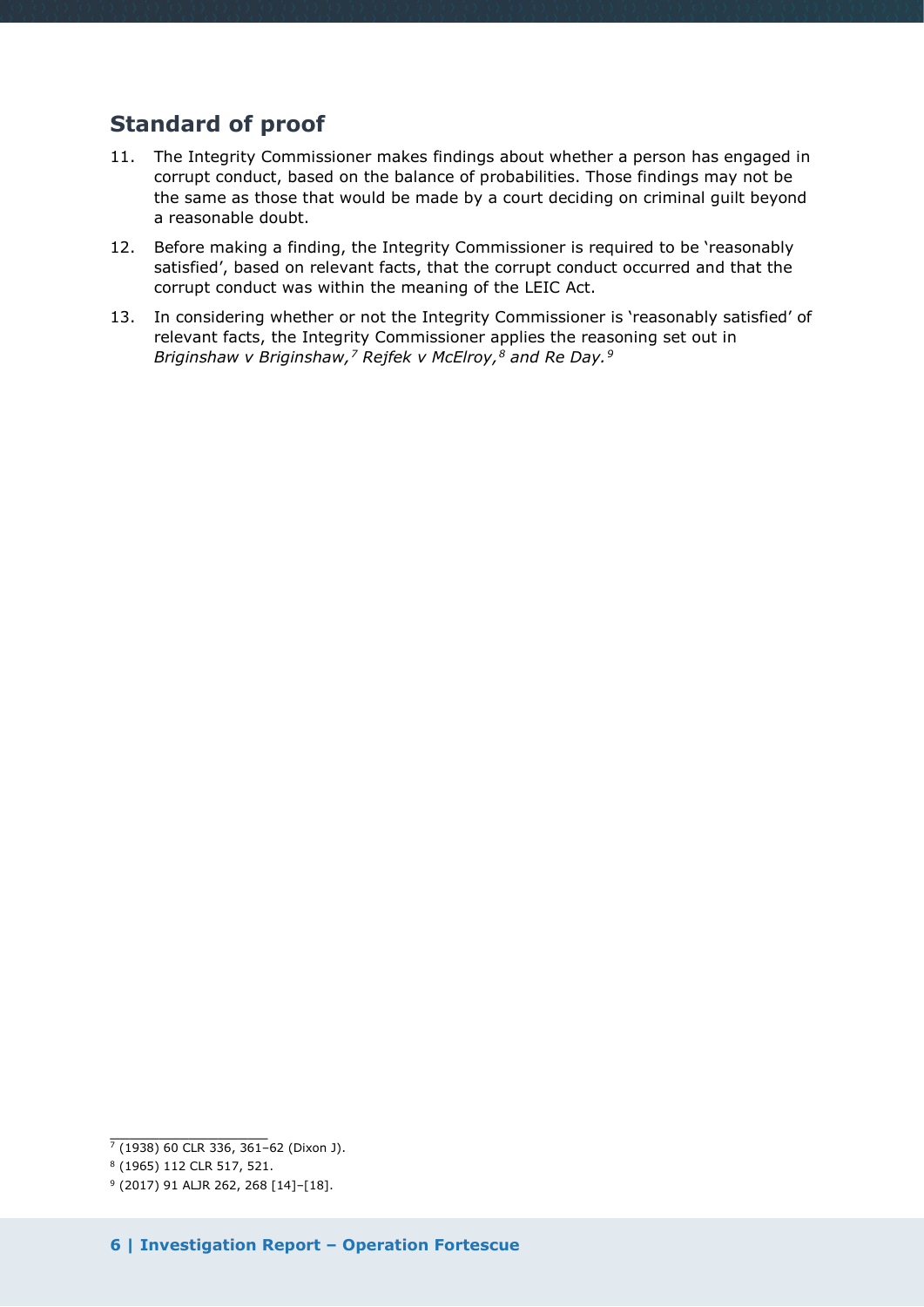# <span id="page-6-0"></span>**Preface to the public version of Investigation Report**

- 14. This Investigation Report is a report on Operation Fortescue, a corruption investigation relating to Australian Border Force (ABF) officers potentially defrauding the Commonwealth via the Tourist Refund Scheme (TRS). The issues identified in Operation Fortescue resulted in Operation Drysdale, which is also the subject of an Investigation Report.
- 15. Both investigations concerned the administration of the TRS by officers of the ABF. Operation Fortescue commenced in 2018 and concluded in 2021 with the finalisation of criminal prosecutions against four former ABF officers.
- 16. Following the finalisation of two of the criminal prosecutions, I prepared my report on Operation Fortescue pursuant to s 54 of the LEIC Act. Before finalising my report, I undertook a procedural fairness process with affected persons as required by s 51.
- 17. On 4 August 2020, I gave the Attorney-General and Home Affairs Secretary my finalised report on Operation Fortescue in accordance with s 55 of the LEIC Act, alongside my report on Operation Drysdale.
- 18. As there were ongoing prosecutions arising out of Operation Fortescue, I exercised my discretion under s 54(5) of the LEIC Act to exclude information from the report relating to those prosecutions. When those prosecutions had completed, I prepared supplementary reports containing information relating to each person as required by s 54(7) of the LEIC Act. Before finalising these supplementary reports, I undertook a procedural fairness process with affected persons as required by s 51.
- 19. On 1 October 2020 and 3 March 2022, I gave the Attorney-General and Home Affairs Secretary my finalised supplementary reports in relation to Operation Fortescue in accordance with s 55 of the LEIC Act.
- 20. I also considered whether it was in the public interest to publish the Investigation Report in relation to Operation Fortescue under s 209 of the LEIC Act, inclusive of the material contained in the supplementary reports.
- 21. On 19 March 2021, I notified the Home Affairs Secretary and three former ABF officers that I was considering publishing my Investigation Report on Operation Fortescue, giving the opportunity to provide submissions on the proposed publication in accordance with s210 of the LEIC Act. I later notified a fourth former ABF officer of the same on 23 March 2022.
- 22. This is the version of Investigation Report I have decided is in the public interest to disclose.

fcHindrelt

Jaala Hinchcliffe Integrity Commissioner

9 June 2022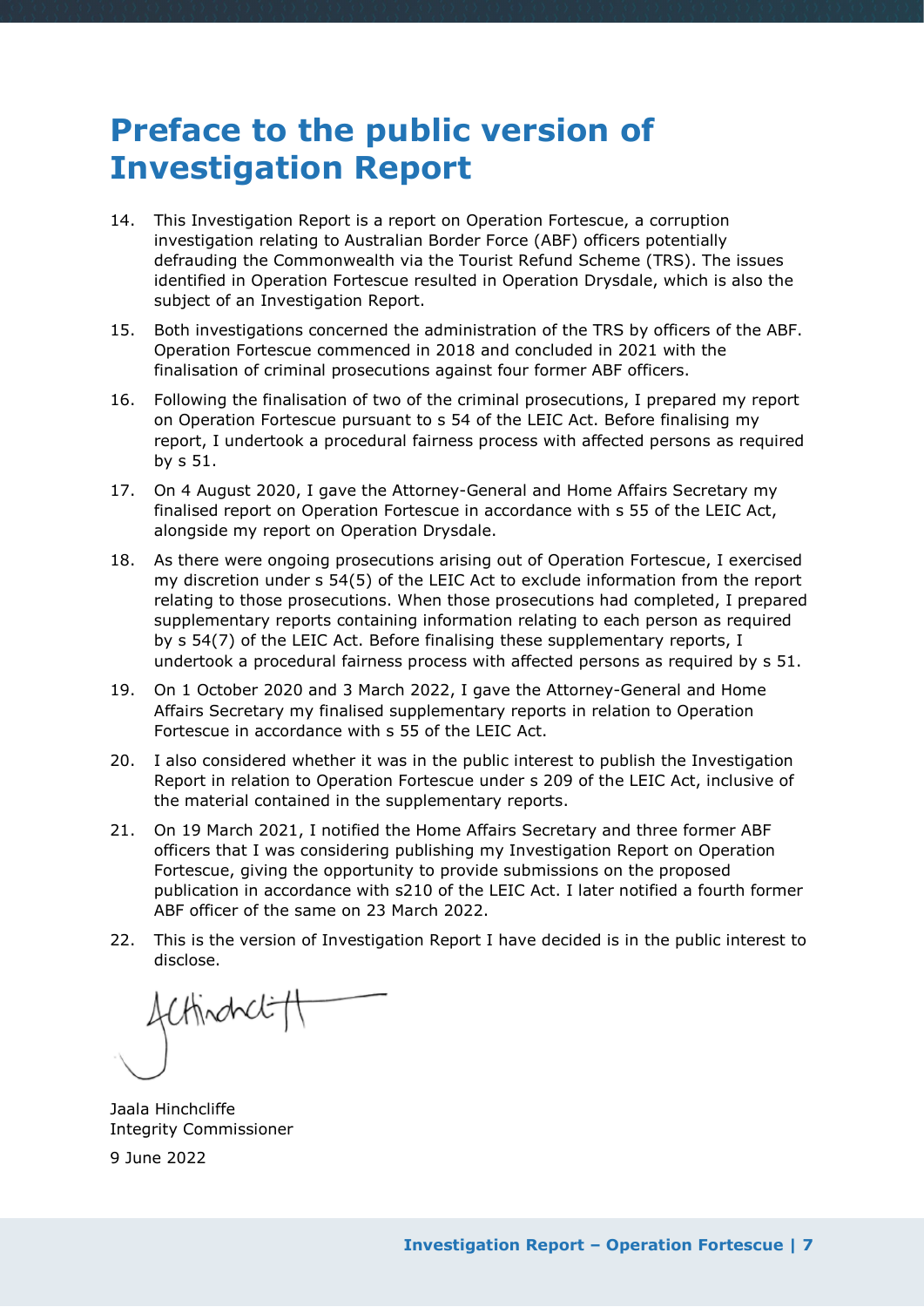# <span id="page-7-0"></span>**Summary of the Investigation**

### <span id="page-7-1"></span>**Notifications**

- 23. Operation Fortescue involves three separate notifications of corruption issues by the Secretary of the Department of Home Affairs (Home Affairs) to the Integrity Commissioner under s 19(1) of the LEIC Act on 15 June, 10 July, and 10 September 2018.
- 24. These notifications contained information identifying suspicious transactions under the Tourist Refund Scheme (TRS) associated with five separate Australian Border Force (ABF) officers. The information indicated that those officers may have defrauded the Commonwealth by knowingly processing fraudulent TRS claims in the course of their work.[10](#page-7-4)

### <span id="page-7-2"></span>**Jurisdiction**

- 25. On 8 August 2018, the then Integrity Commissioner (Michael Griffin AM) decided to investigate the corruption issues that had been notified to that date.
- 26. On 19 September 2018, the then Integrity Commissioner decided to investigate the corruption issues notified subsequently.<sup>[11](#page-7-5)</sup>
- 27. In both these decisions, the then Integrity Commissioner decided to investigate the corruption issues jointly with Home Affairs. Because of the similarity of each corruption issue, the then Integrity Commissioner decided to deal with them together under a corruption investigation named 'Operation Fortescue'.[12](#page-7-6) The then Integrity Commissioner was satisfied:
	- As Australian Public Service employees in Home Affairs, each ABF officer was a staff member of a law enforcement agency and within the Integrity Commissioner's jurisdiction;  $13$  and
	- The information raised a 'corruption issue' as defined by s 7 of the LEIC Act. The information suggested that the ABF officers had been carrying out their duties with the intention of dishonestly obtaining a benefit for themselves or someone else and, in doing so, causing a detriment to the Commonwealth, thereby abusing their office.  $14$

## <span id="page-7-3"></span>**Investigation**

#### **Operation of the TRS**

28. The TRS is an Australian Government initiative that allows international travellers departing Australia to claim a refund of the Goods and Services Tax (GST) and

<span id="page-7-4"></span> $\overline{\phantom{a}}$  , where the contract of the contract of the contract of the contract of the contract of the contract of the contract of the contract of the contract of the contract of the contract of the contract of the contr <sup>10</sup> The 15 June 2018 notification also contained two allegations related to, but distinct from, the TRS corruption issues. The then Integrity Commissioner was satisfied that one of these allegations did not raise a corruption issue and no further action was required. The then Integrity Commissioner later reconsidered how to deal with the other corruption issue notified and decided to take no further action, pursuant to s 42 of the LEIC Act.

<span id="page-7-5"></span><sup>&</sup>lt;sup>11</sup> The then Integrity Commissioner later reconsidered how to deal with one of the corruption issues notified on 10 September 2018 and decided to take no further action, pursuant to s 42 of the LEIC Act.

<span id="page-7-6"></span><sup>12</sup> LEIC Act (n 1) s 28(1), as at 8 August and 19 September 2018.

<span id="page-7-7"></span><sup>&</sup>lt;sup>13</sup> Ibid s  $10(2A)(c)$ , as at 8 August and 19 September 2018.

<span id="page-7-8"></span><sup>14</sup> See eg the offence of 'abuse of public office' in s 142.2(1) of the *Criminal Code* (Cth); LEIC Act (n 1) ss 6(1)(a) and 7(1)(a), as at 8 August and 19 September 2018.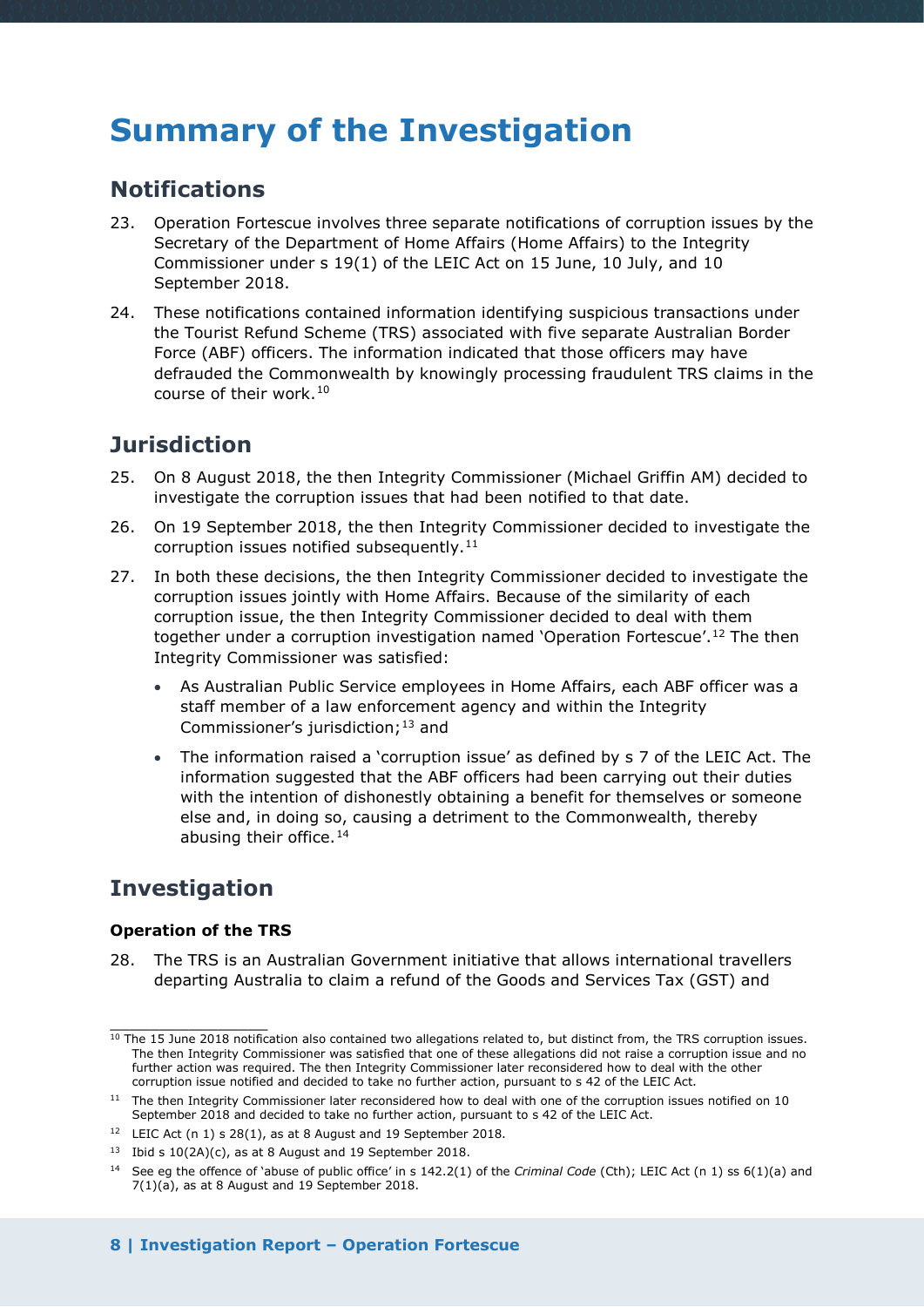Wine Equalisation Tax (WET) paid on goods they have purchased in, and are taking out of, Australia.

- 29. Home Affairs, through the ABF, administers the TRS at Australian international airports and ports on behalf of the Australian Taxation Office (ATO). A third-party company, Global Blue Australia Pty Ltd (GBA), makes payment of accepted claims.
- 30. A traveller departing Australia may claim in relation to goods they have purchased for \$300 or more from a retailer no more than 60 days before departure. A claimant may request that the refund be provided by cheque or transferred to a credit card or Australian bank account.
- 31. To claim a refund, the traveller must present the goods, original tax invoice, and their passport and boarding pass to a TRS desk. In busy or peak periods, claims may be made by completing a TRS form and depositing it in a TRS drop-box.
- 32. Claims are processed by ABF officers on a computer-based TRS system. The ABF Officer that processed a particular claim is identifiable by reference to the unique user ID recorded against that claim.
- 33. An approved claim is electronically forwarded to GBA to transfer funds to the claimant per their nominated method.

#### **General investigative steps and conclusions**

- 34. In the course of the investigation, ACLEI analysed information obtained through:
	- audits of Home Affairs systems;
	- notices to produce information or documents under s 75 of the LEIC Act; and
	- interviews conducted with witnesses.
	- Analysis of this information identified the following pattern:
	- numerous claims apparently made by unrelated claimants nominated the same Australian bank accounts or credit cards as the refund method;
	- these claims were typically of a kind which would not be subject to extra scrutiny under standard operating procedures, suggesting insider knowledge of Home Affairs' administration of the TRS;
	- the nominated bank accounts and credit cards were either in the name of the ABF officer who had processed the claim, or close associates of that officer.
- 35. The investigation confirmed that four separate ABF officers had processed claims following this pattern—two in Sydney, one in Adelaide, and one in Brisbane. Each of four officers were Irregular and Intermittent (IIE) employees of the ABF whose duties included processing TRS claims.[15](#page-8-0) Notwithstanding the similarities, no collusion was identified.
- 36. Investigators looked into each ABF officer to identify the particulars of their conduct.

#### **Analysis of TRS system data and financial records**

37. An analysis of TRS system data indicated a number of suspicious claims for each of the officers. Each officer had processed a number of claims involving different, ostensibly unrelated, claimants nominating the same accounts for refunds. Some of

\_\_\_\_\_\_\_\_\_\_\_\_\_\_\_\_

<span id="page-8-0"></span> $15$  An IIE is a casual, non-ongoing staff member.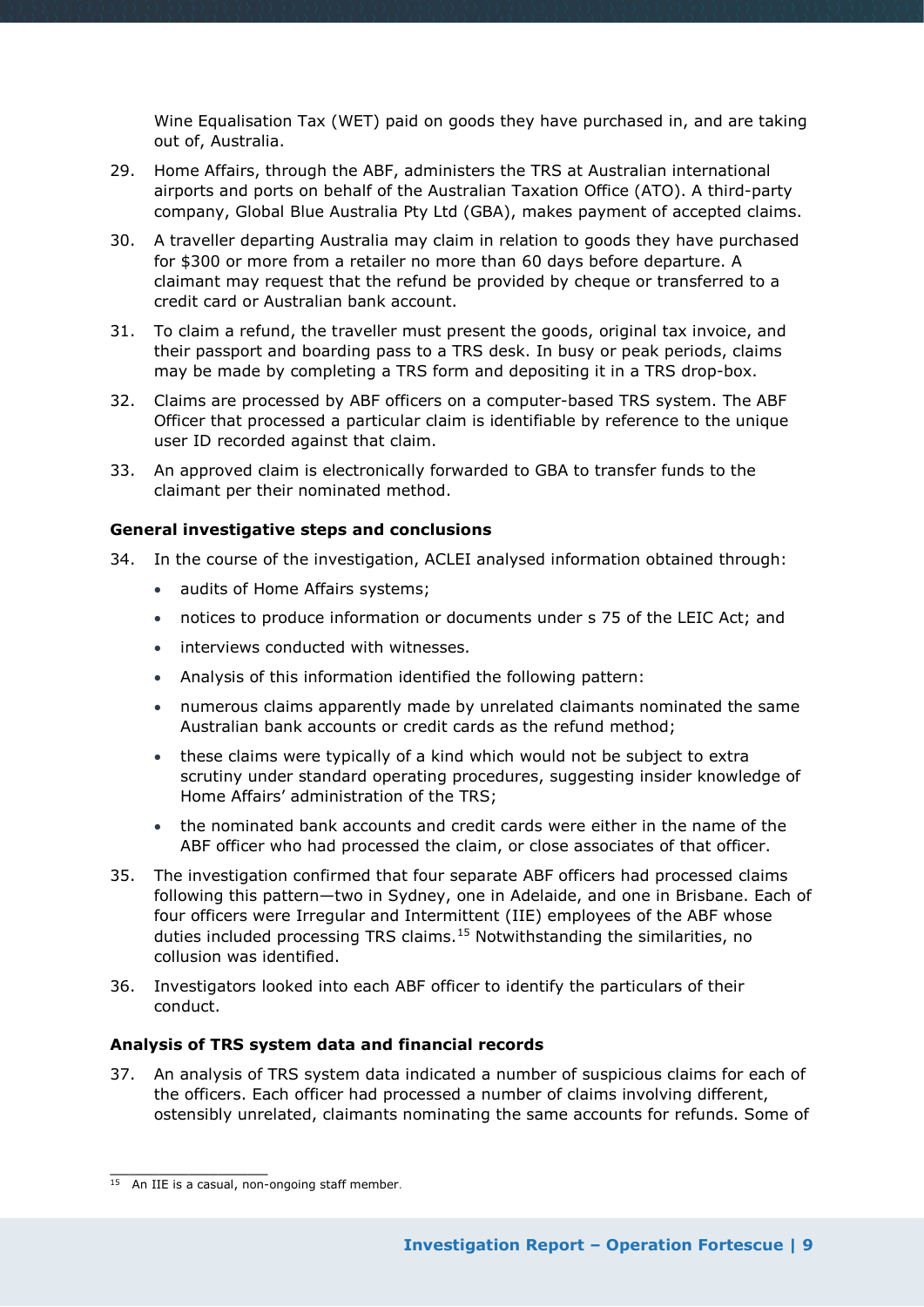the claims appeared to be structured to avoid scrutiny, suggesting insider knowledge about the operation of the TRS system.

- 38. An analysis of bank documents indicated that each of the accounts into which refunds for the suspicious claims were deposited were held either by the officer who had processed the claim or a person related to them. There was no suggestion that any of the nominal claimants had a relationship with the account holders to explain why these accounts were nominated.<sup>[16](#page-9-0)</sup>
- 39. The analysis identified that the officers' approval of the claims had caused GBA to transfer funds to bank accounts held either by the approving officer or a person related to them as follows:

|                  | Date range            | <b>Claims</b> | <b>Claimed</b> | <b>Transfers</b> | <b>Transferred</b> |
|------------------|-----------------------|---------------|----------------|------------------|--------------------|
| <b>Officer A</b> | $12/2017-$<br>08/2018 | 26            | \$25,554.92    | 2517             | \$24,816.19        |
| <b>Officer B</b> | 08/2018               | 5             | \$2,508.85     | 5                | \$2,508.85         |
| <b>Officer C</b> | $04/2018-$<br>06/2018 | 55            | \$40,774.24    | 55               | \$40,028.7918      |
| <b>Officer D</b> | $12/2017-$<br>07/2018 | 18            | \$72,126.73    | 18               | \$72,126.73        |

#### **Interviews**

40. An interview was offered to each officer. Officers A, B and C accepted an interview while Officer D declined.

#### **Interview with Officer A**

- 41. Officer A made full admissions to processing fraudulent applications and directing funds to bank accounts held by him or his sons. Officer A provided the following further information:
	- He used details obtained in the course of legitimate work to make the fraudulent claims.
	- He used his knowledge of the TRS system to make claims which would be subject to less scrutiny. For those claims which would be subject to additional scrutiny, Officer A sought to obscure the fraud.
	- He initially made the fraudulent claims due to financial difficulties but then continued out of greed.
	- He had undertaken relevant training and was aware of responsibilities in relation to TRS duties.
	- He was aware that their conduct was improper and expressed remorse for those actions.

<span id="page-9-0"></span>\_\_\_\_\_\_\_\_\_\_\_\_\_\_\_\_ <sup>16</sup> The TRS does not prevent a claimant from nominating that the refund be made to someone else, whether to be transferred on to the claimant or not. For example, it would be open to a claimant to nominate that the refund be directed to a family member or associate, for convenience or otherwise.

<span id="page-9-1"></span> $17$  An approval for a refund of \$738.73 had incorrect bank account details and payment could not be made.

<span id="page-9-2"></span><sup>&</sup>lt;sup>18</sup> One payment of \$745.45 was successfully recalled by GBA.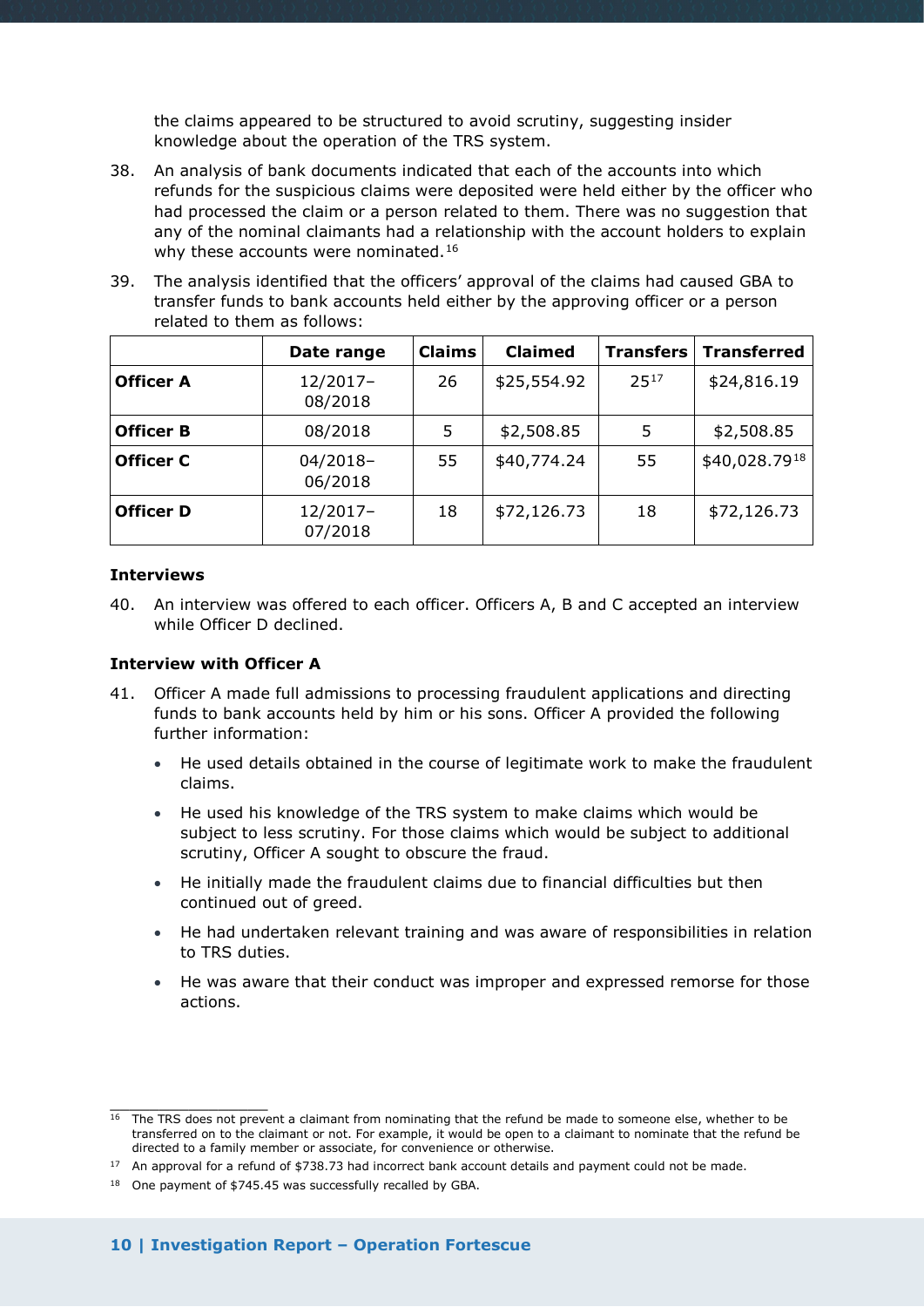#### **Interview with Officer B**

- 42. Officer B made full admissions to processing fraudulent applications and directing funds to the account. Officer B provided the following further information:
	- He used details obtained in the course of legitimate work to make the fraudulent claims.
	- He used his knowledge of the TRS system to make claims which would be subject to less scrutiny.
	- He made the fraudulent claims to pay off debts and stopped once these had been paid off.
	- He was aware that the conduct was improper.

#### **Interview with Officer C**

- 43. Officer C provided the following information:
	- He confirmed holding bank accounts with the relevant institutions but could not recall the account numbers—he declined to confirm the account numbers when asked;
	- He confirmed that they had access to the TRS system to process claims and had not shared their password or login details with anyone;
	- He indicated no knowledge of 50 persons who had ostensibly made TRS claims and directed refunds to bank accounts held by him;
	- He denied having made a TRS claim and denied knowledge of any refunds being directed to his bank accounts;
	- He declined to comment on a spreadsheet of TRS claims he had processed that directed refunds to the relevant bank accounts.

#### **Cessation of employment and criminal prosecution**

- 44. Following the interviews, Home Affairs exercised its discretion to cease offering shifts to each of the officers in accordance with the nature of their engagement as an IIE. Each of the officers' contract later expired and was not extended.
- 45. Each officer was subject to criminal prosecution for their conduct. Each pled guilty to obtaining a financial advantage by deception under s 134.2(1) of the *Criminal Code* (Cth).
- 46. Prior to sentencing, Officers A and C respectively repaid the \$24,816.19 and \$40,028.79 they had fraudulently obtained from the Commonwealth.

|                  | Date of<br>sentence | <b>Sentence</b>                                                                                                                                                                                                            |
|------------------|---------------------|----------------------------------------------------------------------------------------------------------------------------------------------------------------------------------------------------------------------------|
| <b>Officer A</b> | 22 November<br>2019 | 20 months imprisonment to be served by way of<br>an Intensive Correction Order, required to<br>complete 160 hours community service.                                                                                       |
| <b>Officer B</b> | 12 December<br>2019 | Five months imprisonment, to be released<br>immediately upon entering a recognizance of \$200<br>to be of good behaviour for two years, ordered to<br>repay the \$2,508.85 fraudulently obtained from<br>the Commonwealth. |

47. The sentencing outcomes are outlined in the following table: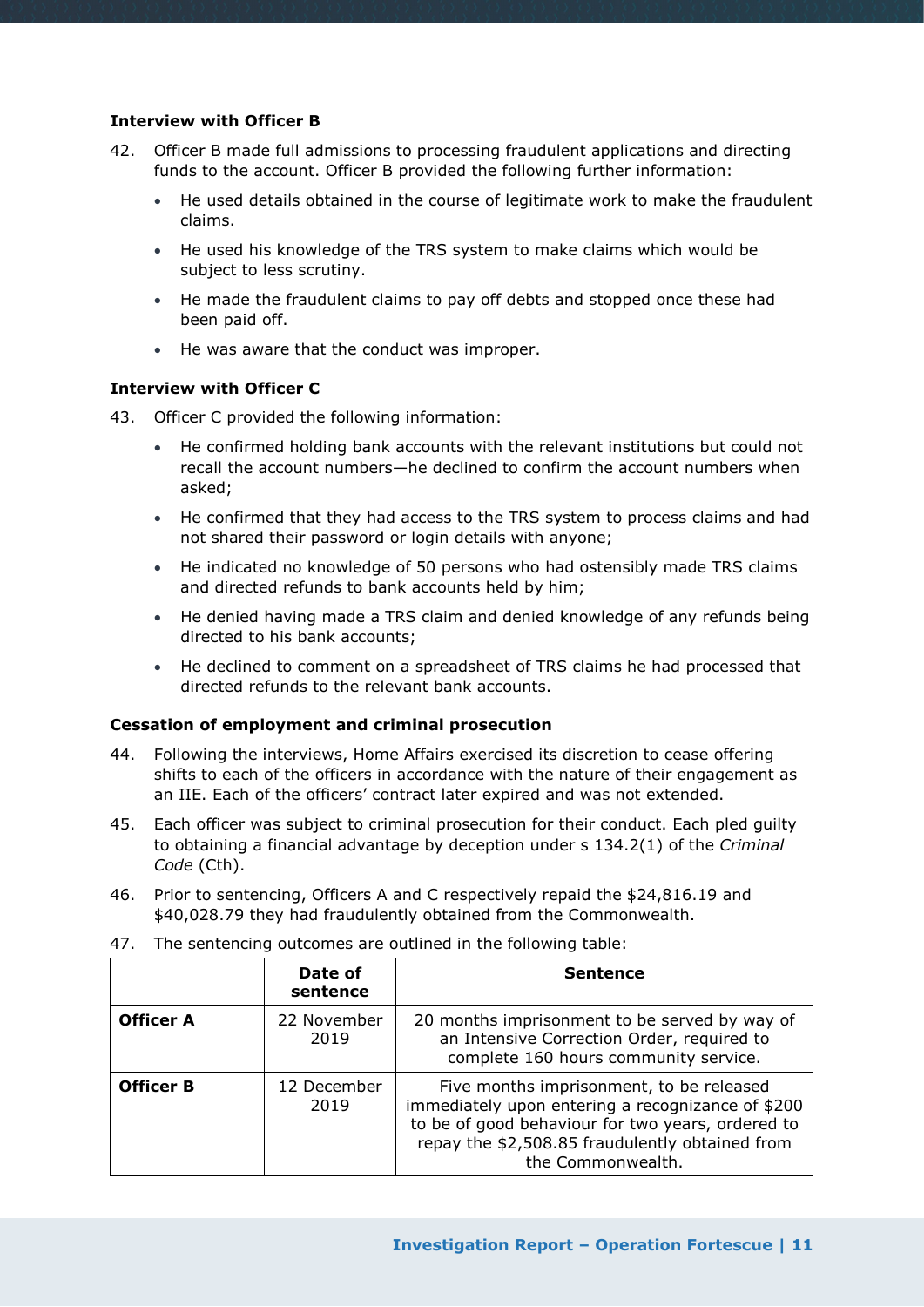|                  | Date of<br>sentence  | <b>Sentence</b>                                                                                                                                                                                                                   |
|------------------|----------------------|-----------------------------------------------------------------------------------------------------------------------------------------------------------------------------------------------------------------------------------|
| <b>Officer C</b> | 14 September<br>2020 | 18 months imprisonment, to be released<br>immediately upon entering a recognizance of<br>\$5,000 to be of good behaviour for 3 years on the<br>condition that subject to the supervision of a<br>probation officer for 12 months. |
| <b>Officer D</b> | 14 December<br>2021  | 2 years imprisonment to be served by way of an<br>Intensive Corrections Order.                                                                                                                                                    |

# <span id="page-11-0"></span>**Findings**

- 48. I am satisfied that evidence obtained in the course of Operation Fortescue permits me to make findings that staff members of Home Affairs have engaged in corrupt conduct, namely abuse of office.<sup>[19](#page-11-2)</sup>
- 49. 'Abuse of office' is not defined in the LEIC Act. It is a concept primarily used in the context of criminal law. It generally involves using one's office to dishonestly benefit oneself or another, or to dishonestly cause detriment to another.<sup>[20](#page-11-3)</sup>
- 50. While my findings concern corruption, not criminality, I consider these general elements expounded in the criminal law useful in considering whether a staff member of a law enforcement agency has engaged in conduct involving an 'abuse of their office'.
- 51. The evidence obtained demonstrates that Officers A, B, C and D each performed their duties as an ABF officer to dishonestly benefit themselves and cause detriment to the Commonwealth.
- 52. They did this by knowingly making and approving fraudulent claims in the course of their TRS processing duties, nominating bank accounts held by them or a person related to them. As a result of those fraudulent claims, they obtained a financial benefit for themselves or another and simultaneously caused a financial detriment to the Commonwealth.
- 53. I am therefore satisfied that each of the former ABF officers referenced in this report —Officers A, B, C and D—engaged in corrupt conduct as defined in s 6 of the LEIC Act.

# <span id="page-11-1"></span>**Action under Part 10 of the LEIC Act**

- 54. The former Integrity Commissioner referred four briefs of evidence to the Commonwealth Director of Public Prosecutions (CDPP) in relation to Operation Fortescue.
- 55. As referrals have been made in relation to all relevant ABF officers, I do not propose to take any further action under Part 10.

 $\_$  $19$  LEIC Act (n 1) s  $6(1)(a)$ .

<span id="page-11-3"></span><span id="page-11-2"></span><sup>20</sup> See eg *Criminal Code* (Cth) s 142.2(1).